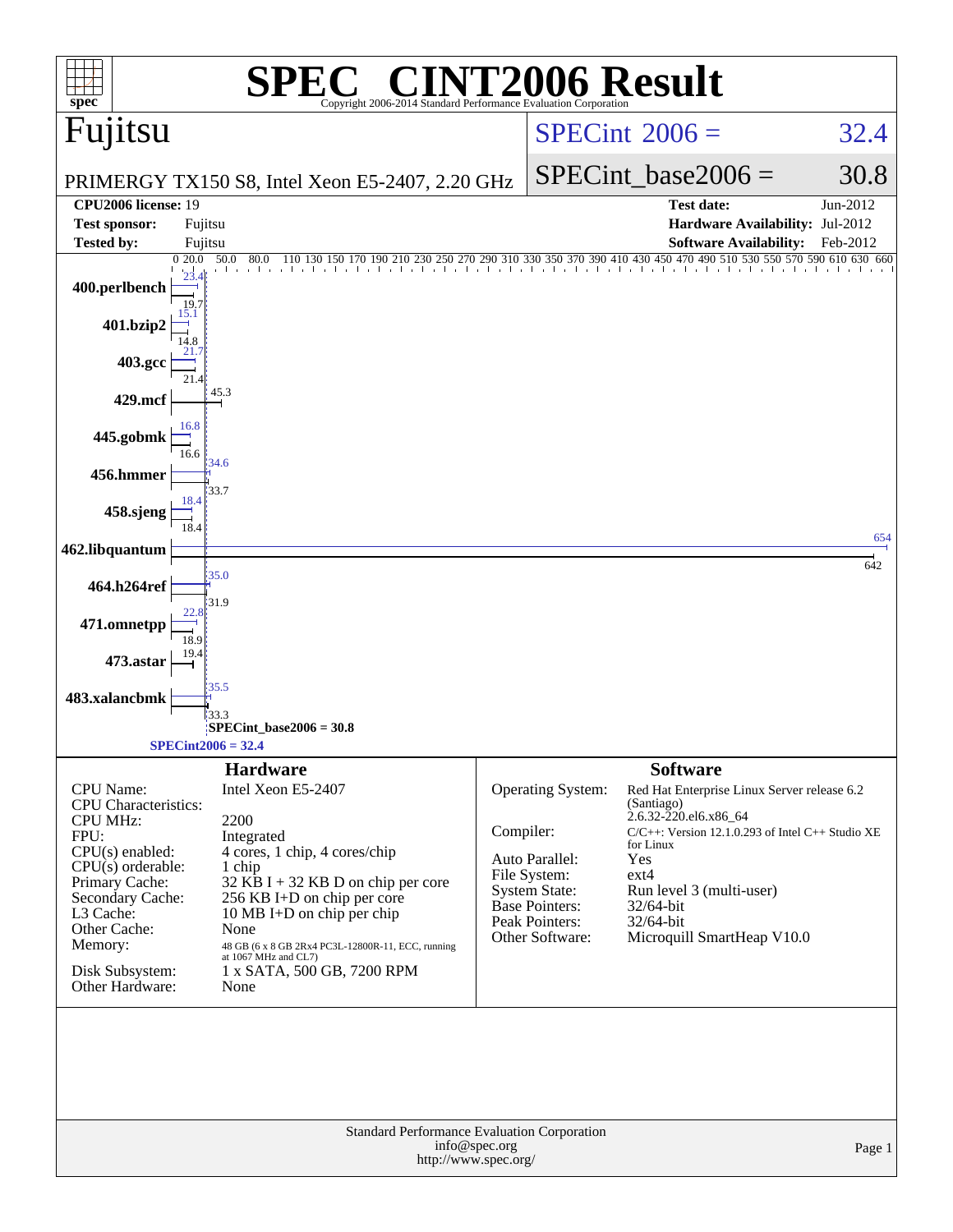

# **[SPEC CINT2006 Result](http://www.spec.org/auto/cpu2006/Docs/result-fields.html#SPECCINT2006Result)**

# Fujitsu

### $SPECint2006 = 32.4$  $SPECint2006 = 32.4$

PRIMERGY TX150 S8, Intel Xeon E5-2407, 2.20 GHz

SPECint base2006 =  $30.8$ 

**[CPU2006 license:](http://www.spec.org/auto/cpu2006/Docs/result-fields.html#CPU2006license)** 19 **[Test date:](http://www.spec.org/auto/cpu2006/Docs/result-fields.html#Testdate)** Jun-2012

**[Test sponsor:](http://www.spec.org/auto/cpu2006/Docs/result-fields.html#Testsponsor)** Fujitsu **[Hardware Availability:](http://www.spec.org/auto/cpu2006/Docs/result-fields.html#HardwareAvailability)** Jul-2012 **[Tested by:](http://www.spec.org/auto/cpu2006/Docs/result-fields.html#Testedby)** Fujitsu **[Software Availability:](http://www.spec.org/auto/cpu2006/Docs/result-fields.html#SoftwareAvailability)** Feb-2012

#### **[Results Table](http://www.spec.org/auto/cpu2006/Docs/result-fields.html#ResultsTable)**

|                  | <b>Base</b>                                                                                              |              |                |       |                |       | <b>Peak</b>    |              |                |              |                |              |
|------------------|----------------------------------------------------------------------------------------------------------|--------------|----------------|-------|----------------|-------|----------------|--------------|----------------|--------------|----------------|--------------|
| <b>Benchmark</b> | <b>Seconds</b>                                                                                           | <b>Ratio</b> | <b>Seconds</b> | Ratio | <b>Seconds</b> | Ratio | <b>Seconds</b> | <b>Ratio</b> | <b>Seconds</b> | <b>Ratio</b> | <b>Seconds</b> | <b>Ratio</b> |
| 400.perlbench    | 497                                                                                                      | 19.7         | 497            | 19.7  | 497            | 19.7  | 418            | 23.4         | 419            | 23.3         | 418            | 23.4         |
| 401.bzip2        | 651                                                                                                      | 14.8         | 652            | 14.8  | 653            | 14.8  | 638            | 15.1         | 640            | 15.1         | 640            | 15.1         |
| $403.\text{gcc}$ | 376                                                                                                      | 21.4         | 376            | 21.4  | 376            | 21.4  | 371            | 21.7         | 371            | 21.7         | 371            | 21.7         |
| $429$ .mcf       | 200                                                                                                      | 45.6         | 201            | 45.3  | 201            | 45.3  | 200            | 45.6         | 201            | 45.3         | 201            | 45.3         |
| $445$ .gobmk     | 632                                                                                                      | 16.6         | 632            | 16.6  | 632            | 16.6  | 624            | 16.8         | 624            | 16.8         | 624            | 16.8         |
| 456.hmmer        | 277                                                                                                      | 33.7         | 277            | 33.7  | 277            | 33.7  | 270            | 34.6         | 270            | 34.6         | 270            | 34.6         |
| $458$ .sjeng     | 656                                                                                                      | 18.4         | 656            | 18.4  | 657            | 18.4  | 657            | 18.4         | 659            | 18.4         | 658            | 18.4         |
| 462.libquantum   | 32.3                                                                                                     | 642          | 32.3           | 642   | 32.3           | 642   | 31.7           | 654          | 31.7           | 654          | 31.7           | 654          |
| 464.h264ref      | 694                                                                                                      | 31.9         | 693            | 31.9  | 695            | 31.9  | 631            | 35.0         | 632            | 35.0         | 633            | 35.0         |
| 471.omnetpp      | 330                                                                                                      | 18.9         | 330            | 18.9  | 328            | 19.1  | 275            | 22.7         | 274            | 22.8         | 275            | 22.8         |
| 473.astar        | 358                                                                                                      | 19.6         | 362            | 19.4  | 361            | 19.4  | 358            | 19.6         | 362            | 19.4         | 361            | <u>19.4</u>  |
| 483.xalancbmk    | 207                                                                                                      | 33.3         | 211            | 32.7  | 207            | 33.3  | 194            | 35.5         | 194            | 35.5         | 194            | 35.5         |
|                  | Results appear in the order in which they were run. Bold underlined text indicates a median measurement. |              |                |       |                |       |                |              |                |              |                |              |

#### **[Operating System Notes](http://www.spec.org/auto/cpu2006/Docs/result-fields.html#OperatingSystemNotes)**

 Stack size set to unlimited using "ulimit -s unlimited" Transparent Huge Pages enabled with: echo always > /sys/kernel/mm/redhat\_transparent\_hugepage/enabled

### **[Platform Notes](http://www.spec.org/auto/cpu2006/Docs/result-fields.html#PlatformNotes)**

 BIOS configuration: Intel HT Technology = Disable Frequency Floor Override = Enable

### **[General Notes](http://www.spec.org/auto/cpu2006/Docs/result-fields.html#GeneralNotes)**

Environment variables set by runspec before the start of the run:  $KMP_A$ FFINITY = "granularity=fine, scatter" LD\_LIBRARY\_PATH = "/SPECcpu2006/libs/32:/SPECcpu2006/libs/64" OMP\_NUM\_THREADS = "4"

 Binaries compiled on a system with 1x E3-1270v2 CPU + 32 GB memory using RHEL6.2 For information about Fujitsu please visit: <http://www.fujitsu.com>

# **[Base Compiler Invocation](http://www.spec.org/auto/cpu2006/Docs/result-fields.html#BaseCompilerInvocation)**

[C benchmarks](http://www.spec.org/auto/cpu2006/Docs/result-fields.html#Cbenchmarks): [icc -m64](http://www.spec.org/cpu2006/results/res2012q3/cpu2006-20120810-24118.flags.html#user_CCbase_intel_icc_64bit_f346026e86af2a669e726fe758c88044)

Continued on next page

Standard Performance Evaluation Corporation [info@spec.org](mailto:info@spec.org) <http://www.spec.org/>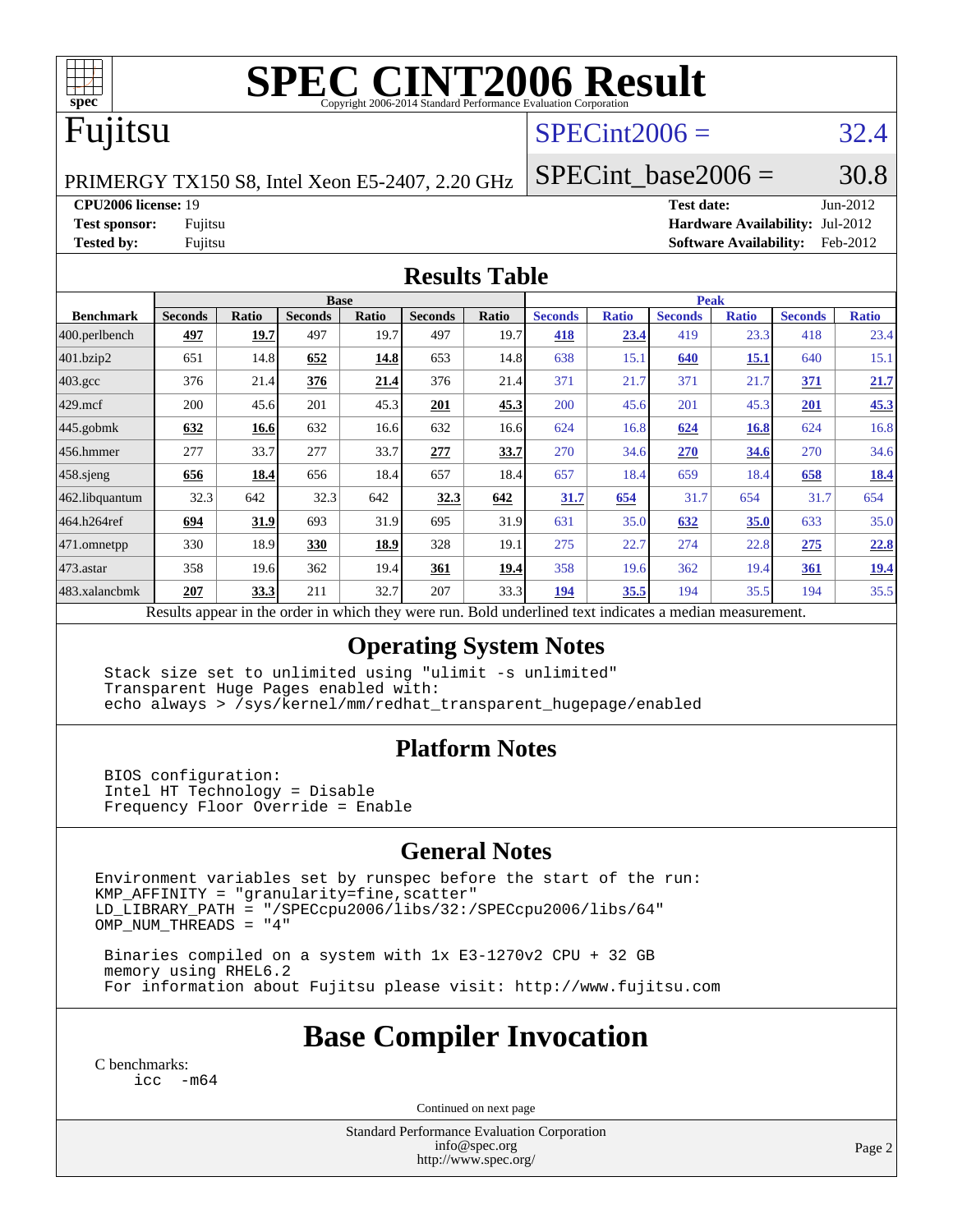| <b>SPEC CINT2006 Result</b><br>spec <sup>®</sup><br>Copyright 2006-2014 Standard Performance Evaluation Corporation                                                                                                                                                                                                                                                                                                                                                                                                                                                                                                                                                                                          |                                                                                                               |  |  |  |  |  |  |
|--------------------------------------------------------------------------------------------------------------------------------------------------------------------------------------------------------------------------------------------------------------------------------------------------------------------------------------------------------------------------------------------------------------------------------------------------------------------------------------------------------------------------------------------------------------------------------------------------------------------------------------------------------------------------------------------------------------|---------------------------------------------------------------------------------------------------------------|--|--|--|--|--|--|
| Fujitsu                                                                                                                                                                                                                                                                                                                                                                                                                                                                                                                                                                                                                                                                                                      | $SPECint2006 =$<br>32.4                                                                                       |  |  |  |  |  |  |
| PRIMERGY TX150 S8, Intel Xeon E5-2407, 2.20 GHz                                                                                                                                                                                                                                                                                                                                                                                                                                                                                                                                                                                                                                                              | 30.8<br>$SPECint base2006 =$                                                                                  |  |  |  |  |  |  |
| CPU2006 license: 19<br><b>Test sponsor:</b><br>Fujitsu<br><b>Tested by:</b><br>Fujitsu                                                                                                                                                                                                                                                                                                                                                                                                                                                                                                                                                                                                                       | <b>Test date:</b><br>Jun-2012<br>Hardware Availability: Jul-2012<br><b>Software Availability:</b><br>Feb-2012 |  |  |  |  |  |  |
| <b>Base Compiler Invocation (Continued)</b>                                                                                                                                                                                                                                                                                                                                                                                                                                                                                                                                                                                                                                                                  |                                                                                                               |  |  |  |  |  |  |
| $C_{++}$ benchmarks:<br>$icpc$ $-m64$                                                                                                                                                                                                                                                                                                                                                                                                                                                                                                                                                                                                                                                                        |                                                                                                               |  |  |  |  |  |  |
| <b>Base Portability Flags</b>                                                                                                                                                                                                                                                                                                                                                                                                                                                                                                                                                                                                                                                                                |                                                                                                               |  |  |  |  |  |  |
| 400.perlbench: -DSPEC_CPU_LP64 -DSPEC_CPU_LINUX_X64<br>401.bzip2: -DSPEC_CPU_LP64<br>403.gcc: -DSPEC_CPU_LP64<br>429.mcf: -DSPEC_CPU_LP64<br>445.gobmk: -DSPEC_CPU_LP64<br>456.hmmer: - DSPEC CPU LP64<br>458.sjeng: -DSPEC_CPU_LP64<br>462.libquantum: - DSPEC_CPU_LP64 - DSPEC_CPU_LINUX<br>464.h264ref: -DSPEC_CPU_LP64<br>471.omnetpp: -DSPEC_CPU_LP64<br>473.astar: -DSPEC_CPU_LP64<br>483.xalancbmk: -DSPEC_CPU_LP64 -DSPEC_CPU_LINUX<br><b>Base Optimization Flags</b><br>C benchmarks:<br>-xSSE4.2 -ipo -03 -no-prec-div -parallel -opt-prefetch -auto-p32<br>$C_{++}$ benchmarks:<br>-xSSE4.2 -ipo -03 -no-prec-div -opt-prefetch -auto-p32<br>-Wl,-z, muldefs -L/opt/SmartHeap/lib64 -lsmartheap64 |                                                                                                               |  |  |  |  |  |  |
| <b>Base Other Flags</b>                                                                                                                                                                                                                                                                                                                                                                                                                                                                                                                                                                                                                                                                                      |                                                                                                               |  |  |  |  |  |  |
| C benchmarks:                                                                                                                                                                                                                                                                                                                                                                                                                                                                                                                                                                                                                                                                                                |                                                                                                               |  |  |  |  |  |  |
| 403.gcc: -Dalloca=_alloca                                                                                                                                                                                                                                                                                                                                                                                                                                                                                                                                                                                                                                                                                    |                                                                                                               |  |  |  |  |  |  |
| <b>Peak Compiler Invocation</b><br>C benchmarks (except as noted below):<br>$-m64$<br>icc<br>400.perlbench: icc -m32<br>445.gobmk: icc -m32                                                                                                                                                                                                                                                                                                                                                                                                                                                                                                                                                                  |                                                                                                               |  |  |  |  |  |  |
| Continued on next page<br><b>Standard Performance Evaluation Corporation</b>                                                                                                                                                                                                                                                                                                                                                                                                                                                                                                                                                                                                                                 |                                                                                                               |  |  |  |  |  |  |
| info@spec.org<br>http://www.spec.org/                                                                                                                                                                                                                                                                                                                                                                                                                                                                                                                                                                                                                                                                        | Page 3                                                                                                        |  |  |  |  |  |  |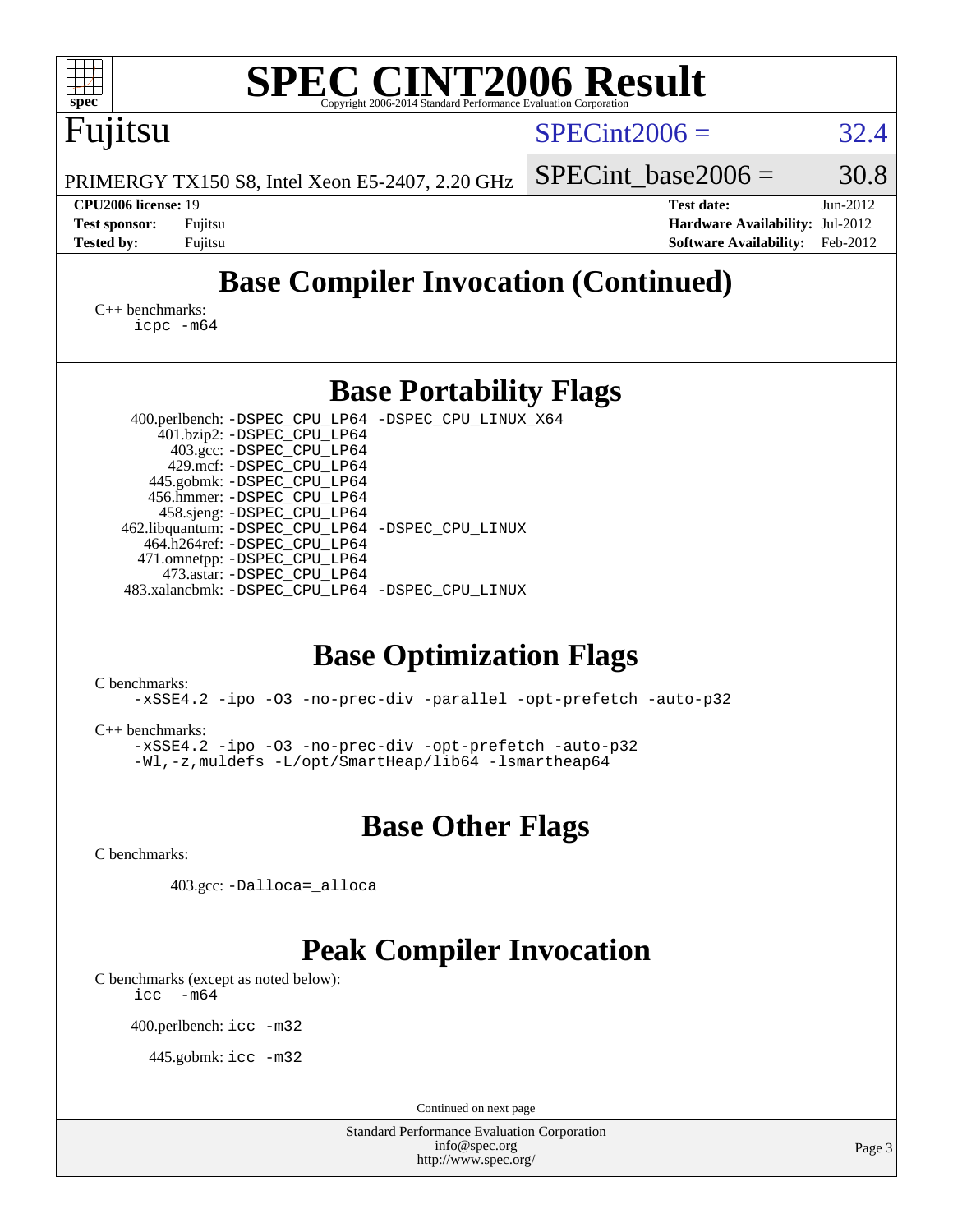

# **[SPEC CINT2006 Result](http://www.spec.org/auto/cpu2006/Docs/result-fields.html#SPECCINT2006Result)**

Fujitsu

 $SPECint2006 = 32.4$  $SPECint2006 = 32.4$ 

PRIMERGY TX150 S8, Intel Xeon E5-2407, 2.20 GHz

**[Tested by:](http://www.spec.org/auto/cpu2006/Docs/result-fields.html#Testedby)** Fujitsu **[Software Availability:](http://www.spec.org/auto/cpu2006/Docs/result-fields.html#SoftwareAvailability)** Feb-2012

SPECint base2006 =  $30.8$ **[CPU2006 license:](http://www.spec.org/auto/cpu2006/Docs/result-fields.html#CPU2006license)** 19 **[Test date:](http://www.spec.org/auto/cpu2006/Docs/result-fields.html#Testdate)** Jun-2012 **[Test sponsor:](http://www.spec.org/auto/cpu2006/Docs/result-fields.html#Testsponsor)** Fujitsu **[Hardware Availability:](http://www.spec.org/auto/cpu2006/Docs/result-fields.html#HardwareAvailability)** Jul-2012

# **[Peak Compiler Invocation \(Continued\)](http://www.spec.org/auto/cpu2006/Docs/result-fields.html#PeakCompilerInvocation)**

464.h264ref: [icc -m32](http://www.spec.org/cpu2006/results/res2012q3/cpu2006-20120810-24118.flags.html#user_peakCCLD464_h264ref_intel_icc_a6a621f8d50482236b970c6ac5f55f93)

[C++ benchmarks \(except as noted below\):](http://www.spec.org/auto/cpu2006/Docs/result-fields.html#CXXbenchmarksexceptasnotedbelow) [icpc -m32](http://www.spec.org/cpu2006/results/res2012q3/cpu2006-20120810-24118.flags.html#user_CXXpeak_intel_icpc_4e5a5ef1a53fd332b3c49e69c3330699)

473.astar: [icpc -m64](http://www.spec.org/cpu2006/results/res2012q3/cpu2006-20120810-24118.flags.html#user_peakCXXLD473_astar_intel_icpc_64bit_fc66a5337ce925472a5c54ad6a0de310)

**[Peak Portability Flags](http://www.spec.org/auto/cpu2006/Docs/result-fields.html#PeakPortabilityFlags)**

 400.perlbench: [-DSPEC\\_CPU\\_LINUX\\_IA32](http://www.spec.org/cpu2006/results/res2012q3/cpu2006-20120810-24118.flags.html#b400.perlbench_peakCPORTABILITY_DSPEC_CPU_LINUX_IA32) 401.bzip2: [-DSPEC\\_CPU\\_LP64](http://www.spec.org/cpu2006/results/res2012q3/cpu2006-20120810-24118.flags.html#suite_peakPORTABILITY401_bzip2_DSPEC_CPU_LP64) 403.gcc: [-DSPEC\\_CPU\\_LP64](http://www.spec.org/cpu2006/results/res2012q3/cpu2006-20120810-24118.flags.html#suite_peakPORTABILITY403_gcc_DSPEC_CPU_LP64) 429.mcf: [-DSPEC\\_CPU\\_LP64](http://www.spec.org/cpu2006/results/res2012q3/cpu2006-20120810-24118.flags.html#suite_peakPORTABILITY429_mcf_DSPEC_CPU_LP64) 456.hmmer: [-DSPEC\\_CPU\\_LP64](http://www.spec.org/cpu2006/results/res2012q3/cpu2006-20120810-24118.flags.html#suite_peakPORTABILITY456_hmmer_DSPEC_CPU_LP64) 458.sjeng: [-DSPEC\\_CPU\\_LP64](http://www.spec.org/cpu2006/results/res2012q3/cpu2006-20120810-24118.flags.html#suite_peakPORTABILITY458_sjeng_DSPEC_CPU_LP64) 462.libquantum: [-DSPEC\\_CPU\\_LP64](http://www.spec.org/cpu2006/results/res2012q3/cpu2006-20120810-24118.flags.html#suite_peakPORTABILITY462_libquantum_DSPEC_CPU_LP64) [-DSPEC\\_CPU\\_LINUX](http://www.spec.org/cpu2006/results/res2012q3/cpu2006-20120810-24118.flags.html#b462.libquantum_peakCPORTABILITY_DSPEC_CPU_LINUX) 473.astar: [-DSPEC\\_CPU\\_LP64](http://www.spec.org/cpu2006/results/res2012q3/cpu2006-20120810-24118.flags.html#suite_peakPORTABILITY473_astar_DSPEC_CPU_LP64) 483.xalancbmk: [-DSPEC\\_CPU\\_LINUX](http://www.spec.org/cpu2006/results/res2012q3/cpu2006-20120810-24118.flags.html#b483.xalancbmk_peakCXXPORTABILITY_DSPEC_CPU_LINUX)

# **[Peak Optimization Flags](http://www.spec.org/auto/cpu2006/Docs/result-fields.html#PeakOptimizationFlags)**

[C benchmarks](http://www.spec.org/auto/cpu2006/Docs/result-fields.html#Cbenchmarks):

 $400.$ perlbench:  $-xSSE4$ .  $2(pass 2)$  -prof-qen(pass 1) [-ipo](http://www.spec.org/cpu2006/results/res2012q3/cpu2006-20120810-24118.flags.html#user_peakPASS2_CFLAGSPASS2_LDCFLAGS400_perlbench_f-ipo)(pass 2) [-O3](http://www.spec.org/cpu2006/results/res2012q3/cpu2006-20120810-24118.flags.html#user_peakPASS2_CFLAGSPASS2_LDCFLAGS400_perlbench_f-O3)(pass 2) [-no-prec-div](http://www.spec.org/cpu2006/results/res2012q3/cpu2006-20120810-24118.flags.html#user_peakPASS2_CFLAGSPASS2_LDCFLAGS400_perlbench_f-no-prec-div)(pass 2) [-prof-use](http://www.spec.org/cpu2006/results/res2012q3/cpu2006-20120810-24118.flags.html#user_peakPASS2_CFLAGSPASS2_LDCFLAGS400_perlbench_prof_use_bccf7792157ff70d64e32fe3e1250b55)(pass 2) [-opt-prefetch](http://www.spec.org/cpu2006/results/res2012q3/cpu2006-20120810-24118.flags.html#user_peakCOPTIMIZE400_perlbench_f-opt-prefetch) [-ansi-alias](http://www.spec.org/cpu2006/results/res2012q3/cpu2006-20120810-24118.flags.html#user_peakCOPTIMIZE400_perlbench_f-ansi-alias) 401.bzip2: [-xSSE4.2](http://www.spec.org/cpu2006/results/res2012q3/cpu2006-20120810-24118.flags.html#user_peakPASS2_CFLAGSPASS2_LDCFLAGS401_bzip2_f-xSSE42_f91528193cf0b216347adb8b939d4107)(pass 2) [-prof-gen](http://www.spec.org/cpu2006/results/res2012q3/cpu2006-20120810-24118.flags.html#user_peakPASS1_CFLAGSPASS1_LDCFLAGS401_bzip2_prof_gen_e43856698f6ca7b7e442dfd80e94a8fc)(pass 1) [-ipo](http://www.spec.org/cpu2006/results/res2012q3/cpu2006-20120810-24118.flags.html#user_peakPASS2_CFLAGSPASS2_LDCFLAGS401_bzip2_f-ipo)(pass 2) [-O3](http://www.spec.org/cpu2006/results/res2012q3/cpu2006-20120810-24118.flags.html#user_peakPASS2_CFLAGSPASS2_LDCFLAGS401_bzip2_f-O3)(pass 2) [-no-prec-div](http://www.spec.org/cpu2006/results/res2012q3/cpu2006-20120810-24118.flags.html#user_peakCOPTIMIZEPASS2_CFLAGSPASS2_LDCFLAGS401_bzip2_f-no-prec-div) [-prof-use](http://www.spec.org/cpu2006/results/res2012q3/cpu2006-20120810-24118.flags.html#user_peakPASS2_CFLAGSPASS2_LDCFLAGS401_bzip2_prof_use_bccf7792157ff70d64e32fe3e1250b55)(pass 2) [-auto-ilp32](http://www.spec.org/cpu2006/results/res2012q3/cpu2006-20120810-24118.flags.html#user_peakCOPTIMIZE401_bzip2_f-auto-ilp32) [-opt-prefetch](http://www.spec.org/cpu2006/results/res2012q3/cpu2006-20120810-24118.flags.html#user_peakCOPTIMIZE401_bzip2_f-opt-prefetch) [-ansi-alias](http://www.spec.org/cpu2006/results/res2012q3/cpu2006-20120810-24118.flags.html#user_peakCOPTIMIZE401_bzip2_f-ansi-alias) 403.gcc: [-xAVX](http://www.spec.org/cpu2006/results/res2012q3/cpu2006-20120810-24118.flags.html#user_peakCOPTIMIZE403_gcc_f-xAVX) [-ipo](http://www.spec.org/cpu2006/results/res2012q3/cpu2006-20120810-24118.flags.html#user_peakCOPTIMIZE403_gcc_f-ipo) [-O3](http://www.spec.org/cpu2006/results/res2012q3/cpu2006-20120810-24118.flags.html#user_peakCOPTIMIZE403_gcc_f-O3) [-no-prec-div](http://www.spec.org/cpu2006/results/res2012q3/cpu2006-20120810-24118.flags.html#user_peakCOPTIMIZE403_gcc_f-no-prec-div) [-inline-calloc](http://www.spec.org/cpu2006/results/res2012q3/cpu2006-20120810-24118.flags.html#user_peakCOPTIMIZE403_gcc_f-inline-calloc) [-opt-malloc-options=3](http://www.spec.org/cpu2006/results/res2012q3/cpu2006-20120810-24118.flags.html#user_peakCOPTIMIZE403_gcc_f-opt-malloc-options_13ab9b803cf986b4ee62f0a5998c2238) [-auto-ilp32](http://www.spec.org/cpu2006/results/res2012q3/cpu2006-20120810-24118.flags.html#user_peakCOPTIMIZE403_gcc_f-auto-ilp32)  $429$ .mcf: basepeak = yes 445.gobmk: [-xSSE4.2](http://www.spec.org/cpu2006/results/res2012q3/cpu2006-20120810-24118.flags.html#user_peakPASS2_CFLAGSPASS2_LDCFLAGS445_gobmk_f-xSSE42_f91528193cf0b216347adb8b939d4107)(pass 2) [-prof-gen](http://www.spec.org/cpu2006/results/res2012q3/cpu2006-20120810-24118.flags.html#user_peakPASS1_CFLAGSPASS1_LDCFLAGS445_gobmk_prof_gen_e43856698f6ca7b7e442dfd80e94a8fc)(pass 1) [-prof-use](http://www.spec.org/cpu2006/results/res2012q3/cpu2006-20120810-24118.flags.html#user_peakPASS2_CFLAGSPASS2_LDCFLAGS445_gobmk_prof_use_bccf7792157ff70d64e32fe3e1250b55)(pass 2) [-ansi-alias](http://www.spec.org/cpu2006/results/res2012q3/cpu2006-20120810-24118.flags.html#user_peakCOPTIMIZE445_gobmk_f-ansi-alias) 456.hmmer: [-xSSE4.2](http://www.spec.org/cpu2006/results/res2012q3/cpu2006-20120810-24118.flags.html#user_peakCOPTIMIZE456_hmmer_f-xSSE42_f91528193cf0b216347adb8b939d4107) [-ipo](http://www.spec.org/cpu2006/results/res2012q3/cpu2006-20120810-24118.flags.html#user_peakCOPTIMIZE456_hmmer_f-ipo) [-O3](http://www.spec.org/cpu2006/results/res2012q3/cpu2006-20120810-24118.flags.html#user_peakCOPTIMIZE456_hmmer_f-O3) [-no-prec-div](http://www.spec.org/cpu2006/results/res2012q3/cpu2006-20120810-24118.flags.html#user_peakCOPTIMIZE456_hmmer_f-no-prec-div) [-unroll2](http://www.spec.org/cpu2006/results/res2012q3/cpu2006-20120810-24118.flags.html#user_peakCOPTIMIZE456_hmmer_f-unroll_784dae83bebfb236979b41d2422d7ec2) [-auto-ilp32](http://www.spec.org/cpu2006/results/res2012q3/cpu2006-20120810-24118.flags.html#user_peakCOPTIMIZE456_hmmer_f-auto-ilp32) [-ansi-alias](http://www.spec.org/cpu2006/results/res2012q3/cpu2006-20120810-24118.flags.html#user_peakCOPTIMIZE456_hmmer_f-ansi-alias) 458.sjeng: [-xSSE4.2](http://www.spec.org/cpu2006/results/res2012q3/cpu2006-20120810-24118.flags.html#user_peakPASS2_CFLAGSPASS2_LDCFLAGS458_sjeng_f-xSSE42_f91528193cf0b216347adb8b939d4107)(pass 2) [-prof-gen](http://www.spec.org/cpu2006/results/res2012q3/cpu2006-20120810-24118.flags.html#user_peakPASS1_CFLAGSPASS1_LDCFLAGS458_sjeng_prof_gen_e43856698f6ca7b7e442dfd80e94a8fc)(pass 1) [-ipo](http://www.spec.org/cpu2006/results/res2012q3/cpu2006-20120810-24118.flags.html#user_peakPASS2_CFLAGSPASS2_LDCFLAGS458_sjeng_f-ipo)(pass 2) [-O3](http://www.spec.org/cpu2006/results/res2012q3/cpu2006-20120810-24118.flags.html#user_peakPASS2_CFLAGSPASS2_LDCFLAGS458_sjeng_f-O3)(pass 2) [-no-prec-div](http://www.spec.org/cpu2006/results/res2012q3/cpu2006-20120810-24118.flags.html#user_peakPASS2_CFLAGSPASS2_LDCFLAGS458_sjeng_f-no-prec-div)(pass 2) [-prof-use](http://www.spec.org/cpu2006/results/res2012q3/cpu2006-20120810-24118.flags.html#user_peakPASS2_CFLAGSPASS2_LDCFLAGS458_sjeng_prof_use_bccf7792157ff70d64e32fe3e1250b55)(pass 2) [-unroll4](http://www.spec.org/cpu2006/results/res2012q3/cpu2006-20120810-24118.flags.html#user_peakCOPTIMIZE458_sjeng_f-unroll_4e5e4ed65b7fd20bdcd365bec371b81f)

Continued on next page

Standard Performance Evaluation Corporation [info@spec.org](mailto:info@spec.org) <http://www.spec.org/>